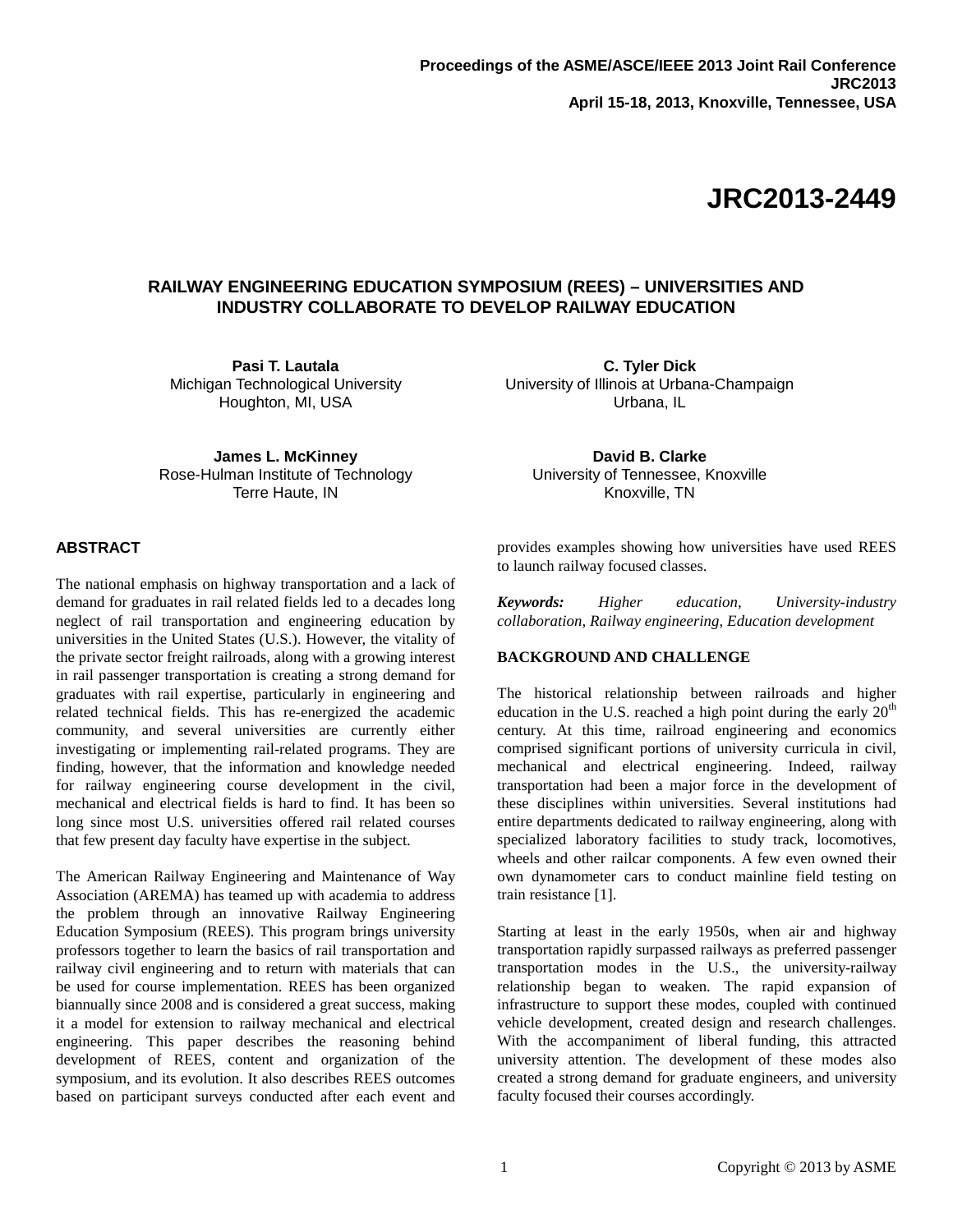During the same period, railroads began a period of retrenchment. Increased competition for both freight and passenger traffic eroded revenues. In response, railroads began a process of consolidation and rationalization with few new lines constructed but thousands of miles of track abandoned. Under financial pressures that ultimately led to the bankruptcy of a substantial portion of the industry, railroads deferred maintenance and slashed investment, including research and development. Railroads also cut costs by reducing employment, including many engineering functions. The intercity rail passenger business, with its once vast supporting infrastructure and supplier base, virtually disappeared, leaving only a skeleton system after 1971.

Under these circumstances, academia began to view the railway as a mature industry on the verge of obsolescence with little future opportunity for students. As professors retired and new faculty focused on other modes, railroad engineering programs, classes, and research were dropped [1]. Courses in transportation engineering once dominated by railroad subject matter were now almost entirely devoted to highway engineering. Most engineering graduates in the latter decades of the  $20<sup>th</sup>$  century would obtain their degrees without any exposure to railroads. A 2005 survey of 500 engineers with five years or less of rail industry experience revealed that 84 percent had not received any college exposure to rail topics [2].

By the start of the  $21<sup>st</sup>$  century, only a handful of institutions maintained courses in railway engineering. A slightly larger number of institutions still conducted railway research, largely due to the support of the Association of American Railroads (AAR) Affiliated Laboratory Program. However, the research was often conducted sporadically by faculty with interests tangential to the rail industry and by students who did not desire future careers in the industry, but rather encountered a rail application for their main focus area. Without consistent railroad research and educational activities, the University of Illinois at Urbana-Champaign became the sole U.S. university that has continuously maintained its railroad engineering program.

Against this academic backdrop, the fortunes of the freight railway industry had completely reversed. The latter two decades of the  $20<sup>th</sup>$  century found the freight railroads in a period of growth and expansion. Emerging international markets served through containerized freight and high demand for bulk commodities such as coal drove rail traffic to record levels. Between 1980 and 2008, Class I railroad revenue tonmiles would nearly double and the railroad share of all freight ton-miles would increase significantly to 42 percent [3]. Within the industry, higher axle loads increased railroad productivity, at the cost of additional demands on infrastructure.

Although railroad efficiency and productivity continued to increase, many key mainline corridors neared capacity. After 1990, the freight railroads entered a new era of expansion with capital improvement projects designed to add capacity to meet the growing traffic demand. Studies of future traffic growth indicated that a capital investment of \$148 billion (2007 dollars) in freight railroad infrastructure will be required to meet demand through 2035 [4].

With downsizing, railways had outsourced much of their traditional engineering capability. The task of engineering new railroad capacity projects fell to senior project managers in consulting firms. Many of these persons were of an age to have had railroad engineering in their academic programs or to have worked in railway engineering departments earlier in their careers. As this last group of classically trained railroad engineers nears retirement age, the railroad industry faces the prospect of all future rail design being inherited by a young generation of designers who have little, if any, academic background and domain knowledge of railroads [1,2].

As increased axle loads and record traffic levels placed new demands on railway infrastructure, the industry and government agencies identified research issues and increased funding to investigate these issues. Academia has responded favorably, with numerous applications of new and emerging technology to address rail research needs.

The academic community has been slower, however, to respond to the railroad renaissance on the education front. The American Railway Engineering and Maintenance Association's (AREMA) Education and Training Committee ("Committee 24") conducted a survey, finding that railroad engineering is included as a topic in general transportation courses at less than 15 percent of North American universities and offered as a separate course at approximately three percent [2]. A separate survey of freight railways and major railway engineering consultants revealed that annual recruitment of railway engineers increased over 300 percent between 2002 and 2005 and was forecast to continue for at least the following ten years [5]. Although Michigan Technological University had joined the University of Illinois, University of Kentucky and University of Delaware in offering rail courses, it was clear that the demand for young engineers with railroad knowledge would continue to grow, exceeding the limited supply of graduates from these institutions.

Based on these trends, AREMA made addressing the gap in knowledge and the need for more engineering graduates trained in the fundamentals of railroad design, maintenance and operations a priority. A Committee 24 survey of civil and transportation engineering professors found interest in incorporating railroad engineering material into current transportation courses and development of new courses devoted to the subject [6]. The survey also identified barriers to an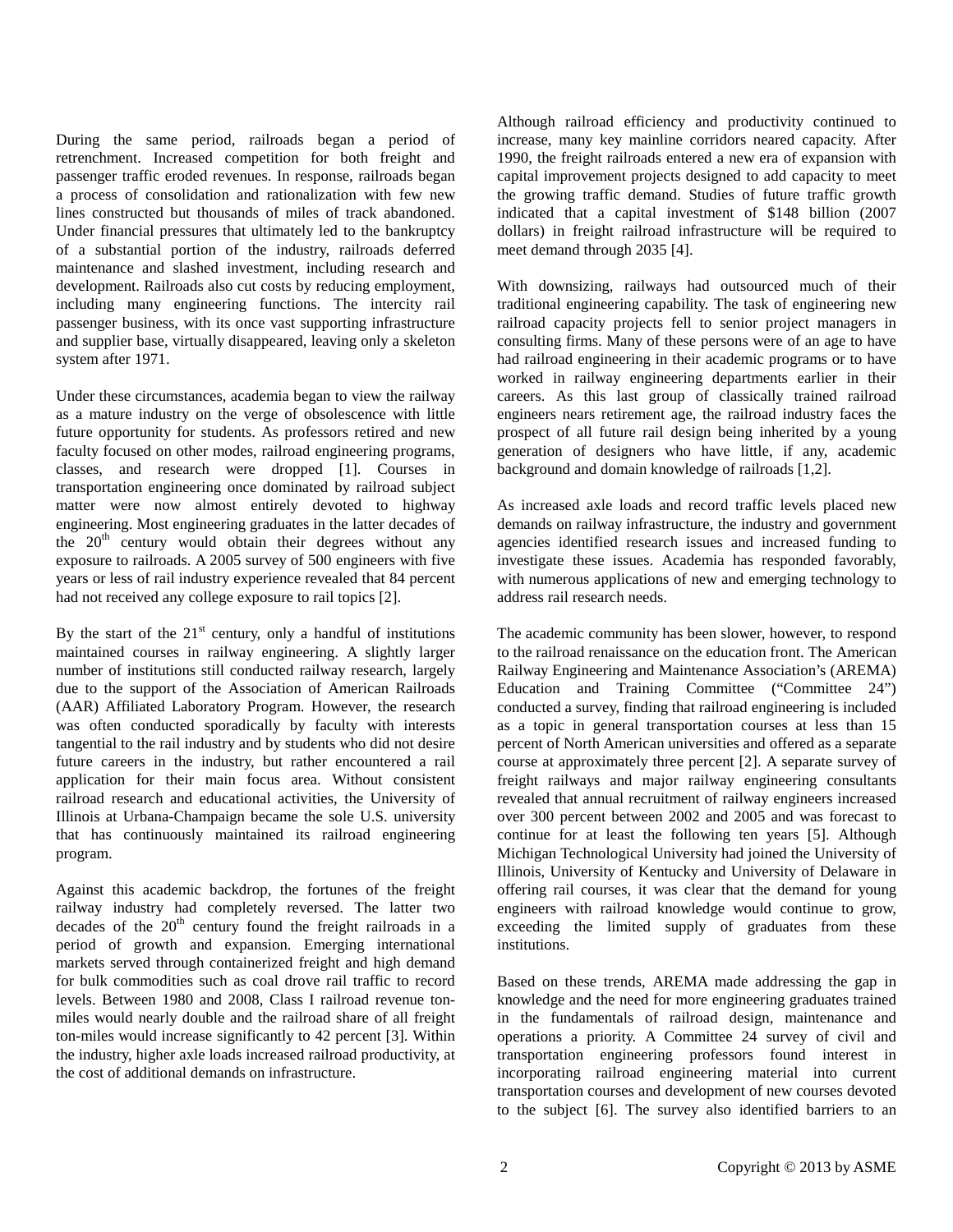increase in railway education activity: primarily a lack of available lecture content and an academic community without enough critical mass to sustain continued development and exchange of ideas, students and research [1].

To address these issues, AREMA developed the "10 x 10 Plan", a vision to have 10 universities offering full semester courses on railway engineering topics by the year 2010. To support this plan, AREMA helped universities obtain guest speakers on railway topics. AREMA also prepared and disseminated some railway engineering lecture materials, but with varying degrees of success. It became clear that AREMA could not meet the "10 x 10"goals simply by offering materials to academia via the AREMA website. The new generation of civil and transportation engineering professors had to be taught, in a classroom and "hands-on" setting, the fundamentals of railroad engineering that they had missed during their own engineering education. Only after this experience and with the right lecture materials would engineering faculty be comfortable incorporating new railroad content into their existing transportation engineering classes or develop new railway engineering courses.

The Railway Engineering Education Symposium (REES) was conceived as an innovative way to provide engineering faculty with the necessary concepts and course content to teach railroad engineering. The first REES, held in 2008, was highly successful, leading to the event being staged again in 2010 and 2012. The 2012 REES offered additional content for previous attendees. The following sections describe the REES program.

# **REES ORGANIZATION**

REES is a distinct partnership between industry (railroads and engineering consultants), academia, and AREMA, the leading railroad engineering professional organization. AREMA and its industry members provide financial and administrative support for the event and academia bares main responsibility for the academic content. The stakeholders are involved through the full process of event planning and staging—a factor that has been one of its keys to success.

One goal of REES is to bring engineering professors together with peers already specializing in railway engineering and with railway engineering professionals who work for railroads, governments, consultants and research facilities. The symposium provides the professors with lecture materials for incorporation into transportation classes. Through presentations and discussions, they learn basic railroad engineering concepts which enable them to use the lecture materials effectively. REES also exposes the professors to various facets of the railway industry, including its recruitment and research needs. Supported by Table 1, the following discussion summarizes the structure and participation of each REES and shows how the event has evolved.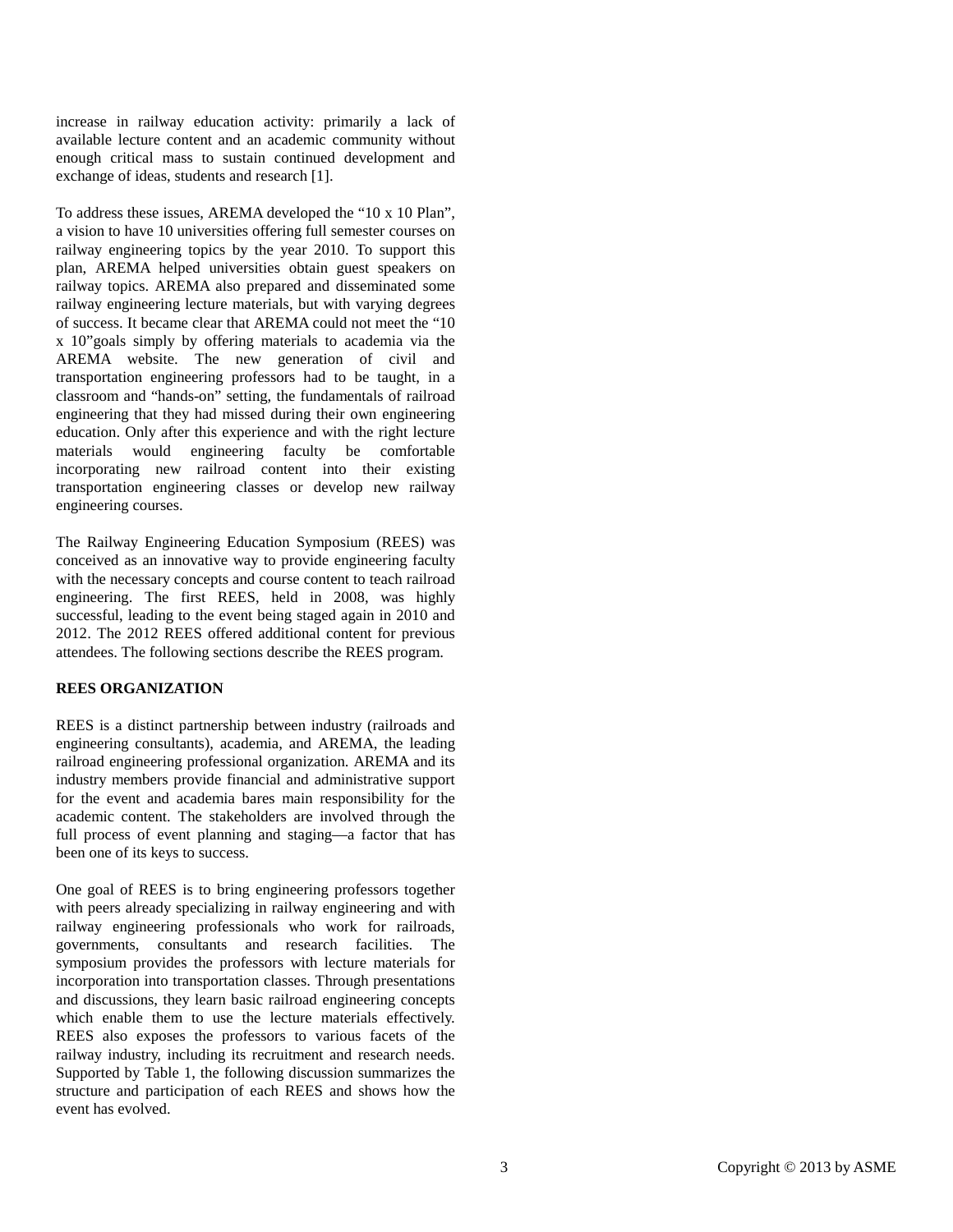|                                                  | <b>REES 2008</b>                                        | <b>REES 2010</b>                                         | <b>IREES 1 - 2012</b>                                            | <b>REES 2 - 2012</b>              |
|--------------------------------------------------|---------------------------------------------------------|----------------------------------------------------------|------------------------------------------------------------------|-----------------------------------|
| <b>LOCATION</b>                                  | U of Illinois Urbana-<br>Champaign, IL                  | Johnson County Community<br>College - Overland Park, KS  | Johnson Count Community College - Overland Park, KS              |                                   |
| <b>No. Faculty Participants</b>                  | 32(33)                                                  | 26                                                       | 21                                                               | 11                                |
| <b>No. of Universities</b><br><b>Represented</b> | 28                                                      | 26                                                       | 28                                                               |                                   |
| <b>Course Modules</b>                            | Intro Railroad Engineering                              | Intro Railroad Engineering                               | Intro Railroad Engineering                                       | Vehicle Train Dynamics            |
|                                                  | Intro Railroad Infrastructure                           | Intro Railroad Infrastructure                            | Intro Railroad Infrastructure                                    | Train Performance                 |
|                                                  | Railroad Power, Accelertion &<br><b>Traffic Control</b> | Train Energy, Power & Traffic<br>Control                 | Train Energy, Power & Traffic<br>Control                         | <b>Advanced Train Control</b>     |
|                                                  | Railroad Intermodal<br>Transportation                   | Railroad Intermodal<br>Transportation                    | Railroad Intermodal<br>Transportation                            | Intro Railroad Capacity           |
|                                                  | Transit Commuter Intercity Rail<br>Transportation       | <b>Transit Commuter Intercity Rail</b><br>Transportation | <b>Transit Commuter Intercity Rail</b><br>Transportation         | High Speed Rail Planning          |
|                                                  | Railroad Capacity                                       | Railroad Alignment Desing &<br>Geometry                  | Railroad Alignment Design &<br>Geometry                          | Railroad Engineerng Software      |
|                                                  | Railroad Engineering Design<br>Project                  | Railroad Engineering Design<br>Case Studies              | Railroad Engineering Design<br><b>Case Studies</b>               | <b>Shared Corridor Challenges</b> |
| <b>Keynote Speaker</b>                           | Sergi Pecori - Hanson<br><b>Professional Services</b>   | Robert Boileau - BNSF RR                                 | William Van Trump - UP RR                                        |                                   |
| <b>Industry Presentations</b>                    | <b>AMTRAK</b>                                           | Kansas City Terminal RR                                  | <b>FRA</b><br><b>BNSF</b><br><b>UIUC</b><br>AAR<br>Michigan Tech |                                   |
|                                                  | CN RR                                                   | <b>FRA</b>                                               |                                                                  |                                   |
|                                                  | <b>FRA</b>                                              | <b>AAR/TTCI</b>                                          |                                                                  |                                   |
|                                                  | <b>AAR/TTCI</b>                                         |                                                          |                                                                  |                                   |
|                                                  |                                                         |                                                          |                                                                  |                                   |
| <b>FIELD TRIP</b>                                | NS Decatur Yard -<br>Decatur, IL                        | <b>BNSF Argentine Yard -</b><br>Kansas City, KS          | BNSF Argentine Yard - Kansas City, KS                            |                                   |

**Table 1. Summary of REES Events**

REES includes two days in the classroom environment and a half-day visit to railroad facilities. The classroom portion is divided evenly across two types of content: railway engineering lecture material and general railway industry presentations and discussions. The railway engineering content consists of a series of modules, each presenting a specific topic in a lecture-length format. Academic members of AREMA Committee 24 and the American Society of Civil Engineers (ASCE) Rail Transportation Committee developed the modules with the support of AREMA Committee 24. Experienced faculty from institutions offering rail courses present the lecture modules. Attendees receive the presentation files, included example problems, and speaker notes for use in course development. They also receive a copy of the AREMA Practical Guide to Railway Engineering to use as a reference text.

The REES Academic Committee selected the core module topics and content, which has remained fairly stable through the REES events. The 2012 seminar introduced a new set of advanced modules ("REES 2") for professors who had previously attended REES and wanted to return for additional railway engineering subject matter.

The REES general presentations are intended to broaden the attendees' knowledge of the railway industry and in particular, railway engineering recruitment, education, and research needs. Presentation formats include both podium sessions and panel or roundtable discussions. A keynote address by a railway president or chief engineer serves to inspire interest in the field and highlight the ongoing engineering challenges to be met by new graduates. Attending professors also hear recent graduates discuss their experience as young engineers in the rail industry. The REES academic representatives discuss their experiences in introducing railway content at their institutions and provide a framework for establishing and expanding the railway engineering academic community. Human resources representatives from railroads and railway engineering consultants discuss recruitment needs and job opportunities for students. Finally, representatives from industry associations and government describe the industry research needs.

Industry involvement in REES also extends to the field visit, often rated as one of the most beneficial program segment. Arrangements are made with a local railroad for a behind-thescenes and up-close view of facilities, allowing attendees to see the direct application of topics discussed in the lecture modules. For past events, REES attendees have been able to observe mainline and terminal operations and visit dispatching and communications facilities. Few REES attendees have ever had such an intimate look at railroad facilities, and all come away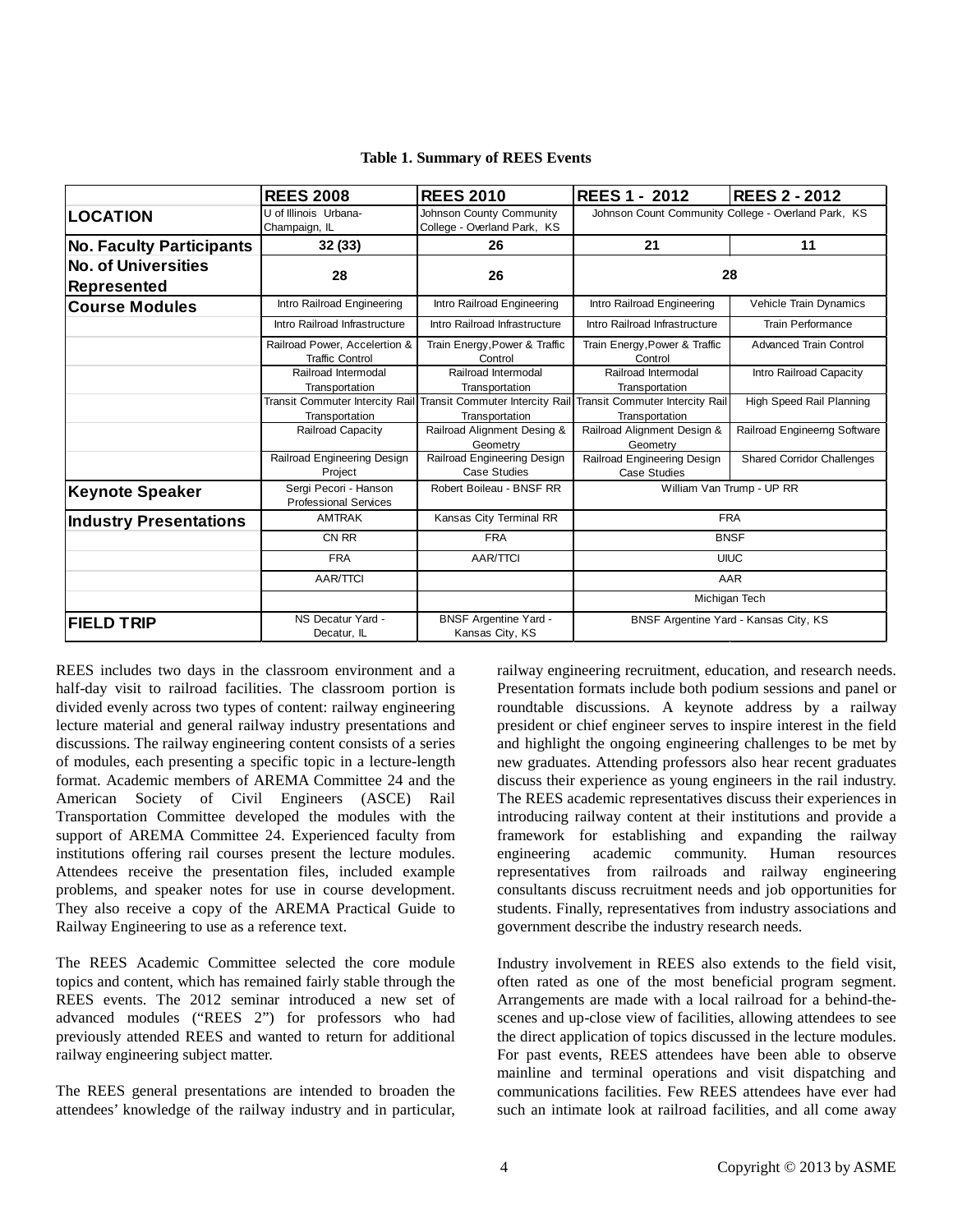highly impressed. Outstanding railroad industry cooperation makes these tours possible, and they figure highly in REES's success.

The cooperation between the stakeholders also extends to event funding. REES covers travel and other expenses for attending engineering professors from first-time institutions without existing railroad content. This support is provided by donations and sponsorship from numerous sources. Organization sponsors include major railroads and consulting firms, the Federal Railroad Administration, and University Transportation Centers. Private individuals make donations through the AREMA Educational Foundation. Faculty from institutions in the railway engineering academic community and other industry presenters support REES by funding their own travel. Event facilities have been donated by academic institutions and the railroads. AREMA and its office staff handle many of the administrative burdens.

#### **FOLLOW-UP SURVEY OUTCOMES AND FEEDBACK**

After the 2010 and 2012 REES events, AREMA conducted extensive follow-up surveys to assess the success of the program. In addition to a general inquiry on the helpfulness of REES event, the survey addressed various topics ranging from the transferability of modules to the usefulness of other presentations and discussions. The survey also gauged the current level of rail education at participating universities and plans to incorporate REES materials in classes. The academic organizing committee has also continued informal communication with participants to determine what actions are being taken to build upon their REES experience.

The key findings from surveys are presented and discussed below. Unless otherwise indicated, all responses were rated on a scale of 1-5 with one being least favorable ranking and five the most favorable. Overall, the event activities have received high ratings, although there was a small decline in the overall ratings from 2010 to 2012. It is unclear what caused the decline, but it could be speculated that the expectations for the event have grown over time, as more faculty have become aware of the opportunity. 2012 also saw more versatile group of faculty participants with some faculty returning to REES 2. This may have affected the ratings.

Figures 1 and 2 present the overall successfullness and helpfulness rankings provided by each respondent for 2010 and 2012 REES Symposiums. *Successfullness* was based on REES meeting its objectives of introducing faculty to railway engineering technical content and providing faculty with the tools to incorporate railroad content into their courses. *Helpfulness* was based on the lecture module content in terms of its transferability into the attendees' institutions' courses and educational needs. Although the overrall rankings saw a slight drop from 2010 to 2012, the events were still ranked highly in both years.







**Figure 2. Overall Helpfulness Ratings**

Survey respondents identified most and least helpful aspects the symposium lecture module content, materials and discussions. Common responses for most helpful included:

- networking opportunities and ability to interact with other university faculty who teach railroad related courses
- Powerpoint files, loose leaf binders, and additional provided materials
- engaging experience

The research opportunities presentation was commonly listed as least helpful. Many conference attendees have limited or nonexistant research capabilities, devaluing much of the research related content.

Overall, respondents identified REES as an excellent experience that was enjoyable and useful.

# **Course Modules and Industry Presentations**

Several industry presentations were in both the 2010 and 2012 REES programs. These included (refer to corresponding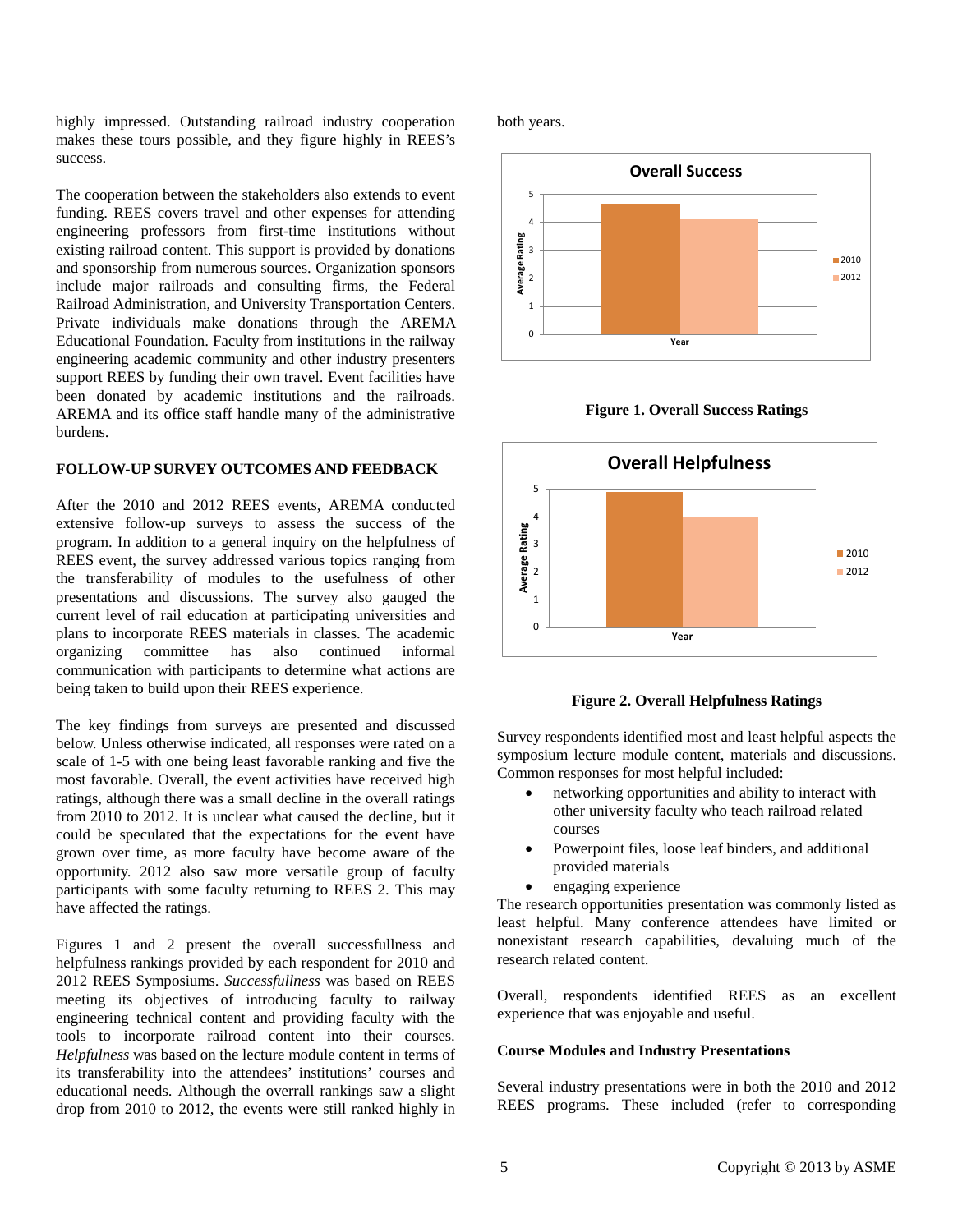numbers in Figure 3):

- 1. research presentations by the Federal Railroad Administration (FRA) and the Association of American Railroads (AAR)
- 2. field visits to observe infrastructure, operations, and other concepts
- 3. railroad academic roundtable discussion
- 4. railroad industry panel discussion
- 5. breakout sessions on railroad engineering teaching and research program development

Overall, industry presentations were rated high, but not as high as the educational modules. Technical facility tours were rated the highest and research presentations the lowest. Narrative survey comments for industry presentations and tours supported the high quality of the presentations and the value of the tours. Comments on the research presentation indicated that the low value was based on the attendees' limited research capabilities.



**Figure 3. Industry Presentation Ratings**

Participants rated the transferability of educational modules to their classrooms. The titles of each module are presented below, followed by the average transferability rating for each course module presented at REES 2010 and 2012 (Figure 4). Note that REES 2 modules were only presented in 2012.

# **REES 1 (2010 and 2012)**

- 1. Introduction to the Railway Industry and Railway Engineering
- 2. Introduction to Railway Infrastructure
- 3. Train Energy, Power, and Traffic Control
- 4. Railway Intermodal Transportation
- 5. Railway Alignment Design and Geometry
- 6. Transit, Commuter, and Intercity Passenger Rail Transportation
- 7. Railway Engineering Design Case Studies

# **REES 2 (2012 only)**

- 1. Dynamic Models of Railway Systems
- 2. Train Performance
- 3. Advanced Train Operations (Such as PTC)
- 4. Introduction to Railroad Capacity
- 5. High Speed Rail Engineering
- 6. Introduction to Rail Software
- 7. Shared Corridor Challenges



**Figure 4. Survey Results for Course Modules**

Additionally, respondents identified the least and most useful aspects of each module attended. Common responses for most helpful included unique discussions and excellent presentation materials and design examples. Common responses for least helpful included lack of technical depth and presentation pace too brisk for attendees unfamiliar with rail and related terminology.

In addition to educational module and other presentation specific evaluations, the attendees were asked about their interests to join AREMA. In 2010 a majority of REES attendees indicated that they were already AREMA members or had thought about joining AREMA when surveyed. In 2012, it was found that roughly half of the respondents were members or had thought about membership prior to attendance. After exposure to REES, twenty percent of those that had not thought about membership prior to attendance expressed a willingness to join AREMA and an additional fifty percent said that they may consider joining in the future. The last thirty percent said that they had no plans to join AREMA at that time.

Even though research presentations ranked low, both survey groups indicated a high level of interest in grant opportunities from the National Science Foundation and other potential sources to develop railway engineering educational materials (Figure 5). This demonstrates a desire among attendees to continue rail education developments after REES.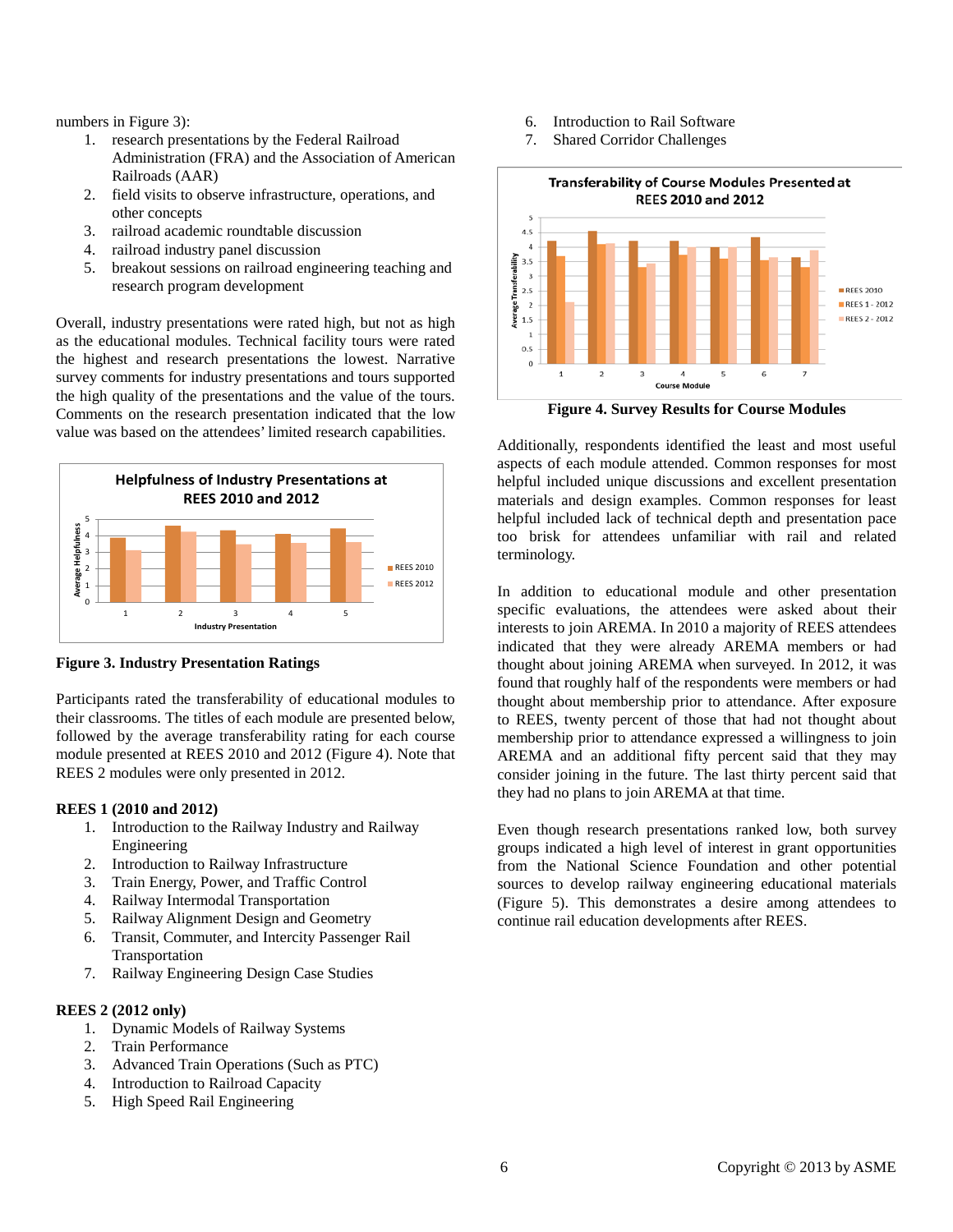



The survey also collected information on railroad engineering content (or lack of it) at attendee institutions prior to either the 2010 or 2012 REES events (Figure 6). *None* alternative indicated that no course material was available prior to REES, *Limited* indicated one time offerings or railroad material covered within the scope of another class (ie transportation engineering), and *Full course(s)* reflected at least one existing railroad engineering course. Due to the brevity of responses, no consideration was given to differences in the number of credits and lecture hours provided by each course.

The survey revealed an increase in pre-existing offerings from 2010 to 2012. The introduction of REES 2, which brought back professors from earlier REES events, offers one explanation for this increase. The returning faculty may have introduced courses at their universities following their initial REES experience. The 2012 attendees also expressed increased interest in incorporating REES provided materials into their curricula (Figure 7). The most popular method was incorporating REES content in existing courses, but interest in new courses also increased. Financial restrictions were cited as the most common challenge for new course creation.



**Figure 6. Railroad Content Included in Attendees' Institutions Prior to REES 2010 and 2012**



#### **SUCCESS STORIES REPORTED BY REES PARTICIPANTS**

REES has been successful in promoting new railway education initiatives within universities. The following paragraphs introduce some of the best examples of growing programs and offerings:

#### **University of South Carolina (USC)**

Dr. Dimitris Rizos, Associate Professor and Assistant Chair in the USC Department of Civil & Environmental Engineering, attended REES 2010 and 2012. Dr. Rizos specializes in structural engineering, and was quick to identify several potential areas of research interest involving railways. His coverage of railway structures, particularly the dynamic behavior, is unique within U.S. academic circles. Following REES 2010, he took aggressive steps to promote railway engineering within his department and college. Among his initial accomplishments, Dr. Rizos established the Advanced Railway Engineering Technology Group within his department. The goals of this group are to support the railroad industry and promote freight, passenger and high-speed passenger rail in SC and the U.S. Six collaborating faculty members and nine PhD, MS, and undergraduate students collaborate within the group on railway research. With Dr. Rizos' leadership, group members are developing an active research program and scholarly publication record. His efforts have promoted research, education and technology transfer in two primary areas: railway structures and infrastructure design, assessment, maintenance and safety, and operations with emphasis on multi-modal transportation networks.

Dr. Rizos has also been active in educational initiatives at his institution. His department now has four new railroad engineering courses:

- Introduction to Transportation Engineering
- Railway Engineering
- Design of Railroad Bridges and Other Structures
- Dynamics of High Speed Rail

The department's Capstone Senior Design Project has included a project in railroad engineering. USC also has a newly formed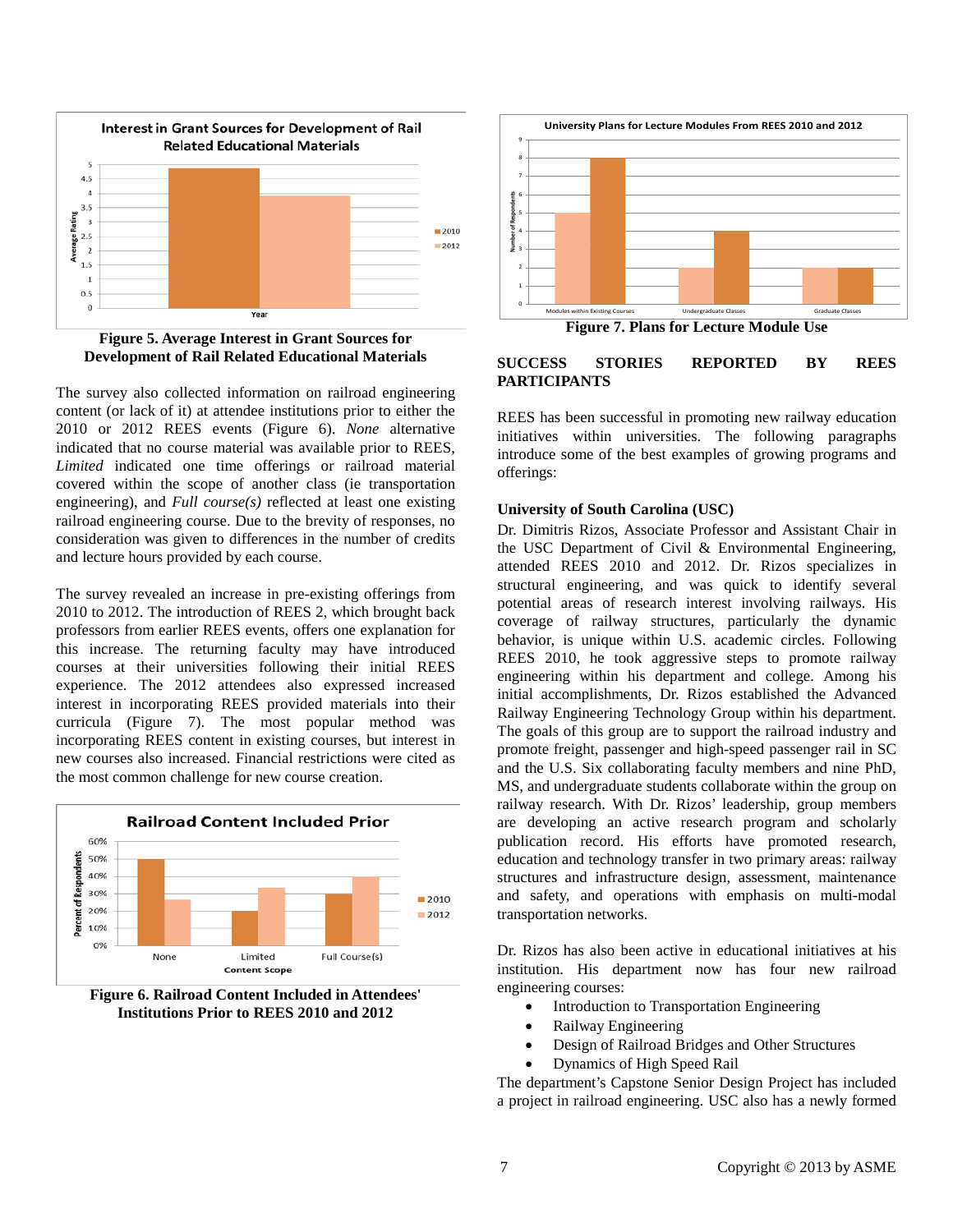AREMA student chapter. The program has graduated two PhD students and one MS student with a railway focus. Five undergraduate students have taken positions with Class I railroads.

#### **Villanova University**

Dr. Leslie McCarthy, P.E., Assistant Professor in the Villanova University Department of Civil & Environmental Engineering, was a 2010 and 2012 REES participant. Following her initial REES experience, Dr. McCarthy took the initiative to add railway engineering to her department's curriculum. As a transportation engineer, she paid particular attention to her departments transportation related courses. Her efforts have led to the addition of railway engineering content in five undergraduate courses:

- Introduction to Transportation Engineering 2 weeks of railroad engineering
- Advanced Transportation Engineering senior elective
- Transportation Facilities Design senior design elective
- Special Topics in Transportation senior technical elective
- Undergraduate Research in Transportation internship with rail or freight organization

Her department's semester Capstone Design Course has featured two different rail projects. A Special Topics in Transportation class addressed passenger rail. Villanova also has added two relevant graduate courses: Railway Engineering and Design of Sustainable Transportation Systems. A new fulltime transportation faculty member, Dr. Seri Park, is collaborating with Dr. McCarthy on railway initiatives.

#### **Rose-Hulman Institute of Technology**

Dr. James McKinney, P.E. is Professor Emeritus in the Department of Civil Engineering at Rose-Hulman Institute of Technology. A REES attendee since 2008, Dr. McKinney has led his institution's initiatives in railway education. Rose-Hulman now has two undergraduate courses incorporating railway engineering:

- •Introduction to Transportation Engineering 3 weeks of Railroad Engineering
- •Railroad Engineering Interdisciplinary Course: Civil, Electrical & Mechanical Engineering (New course for Spring 2013 sponsored by the National University Rail Center)

The Civil Engineering department's senior Capstone Design class has featured three different rail projects. The freshman design class has had two different rail projects.

Rose-Hulman established the  $11<sup>th</sup>$  AREMA student chapter. Seventeen students attended the 2012 Annual AREMA Conference & Exposition in Chicago. Rose-Hulman is also a partner in the National University Rail Center (NURail) Consortium, a University Transportation Center lead by the University of Illinois at Urbana-Champaign.

# **University of Nevada Las Vegas (UNLV)**

Dr. Hualiang ("Harry") Teng is Associate Professor in the Department of Civil and Environmental Engineering and Construction at UNLV. A 2012 REES participant, Dr. Teng is well grounded in rail transportation as a result of his undergraduate and graduate programs at China's Northern Jiaotong University. He presently has four new railway related courses in development:

- Introduction to Railroad Transportation
- Public Transportation
- Freight Transportation
- High Speed Rail

UNLV has a new AREMA student chapter. The university has also hosted AREMA's Practical Guide to Railway Engineering workshop.

#### **CONCLUSIONS AND NEXT STEPS**

Since its inception, REES has had three successful installments, and planning for a fourth is underway. Program attendance has been strong, and attendees have been overwhelmingly positive about the experience. By popular demand, the program has expanded its content to include additional subject matter in the form of REES 2 for returning professors. Industry and academic supporters remain enthusiastic, boding well for the future of the event.

Based on attendee surveys and follow-up contacts, REES is having a positive effect on the state of railway engineering education in the U.S. The four examples provided list nineteen courses either containing railway engineering content, or devoted to railway engineering. Expanded to all REES attendees, the numbers are likely far larger. Though still small in numbers by comparison to highway related courses, these courses represent a definite turnaround in the state of U.S. railway engineering education. REES has also been a factor in the growing numbers of AREMA student chapters. These organizations promote interest in and knowledge of railway engineering among students. This is vital to the sustainability of railway programs. In addition, the chapters provide opportunities for students to attend industry events and make the necessary contacts for employment.

It is less certain that REES is promoting renewed railway research interests in universities. Research requires a funding base from industry and government well beyond what is presently available in the railroad arena. Universities naturally focus their research programs towards available funding and railway research funds are not yet available to support a large community of researchers in the U.S. However, REES is making attendees more aware of railway technology and